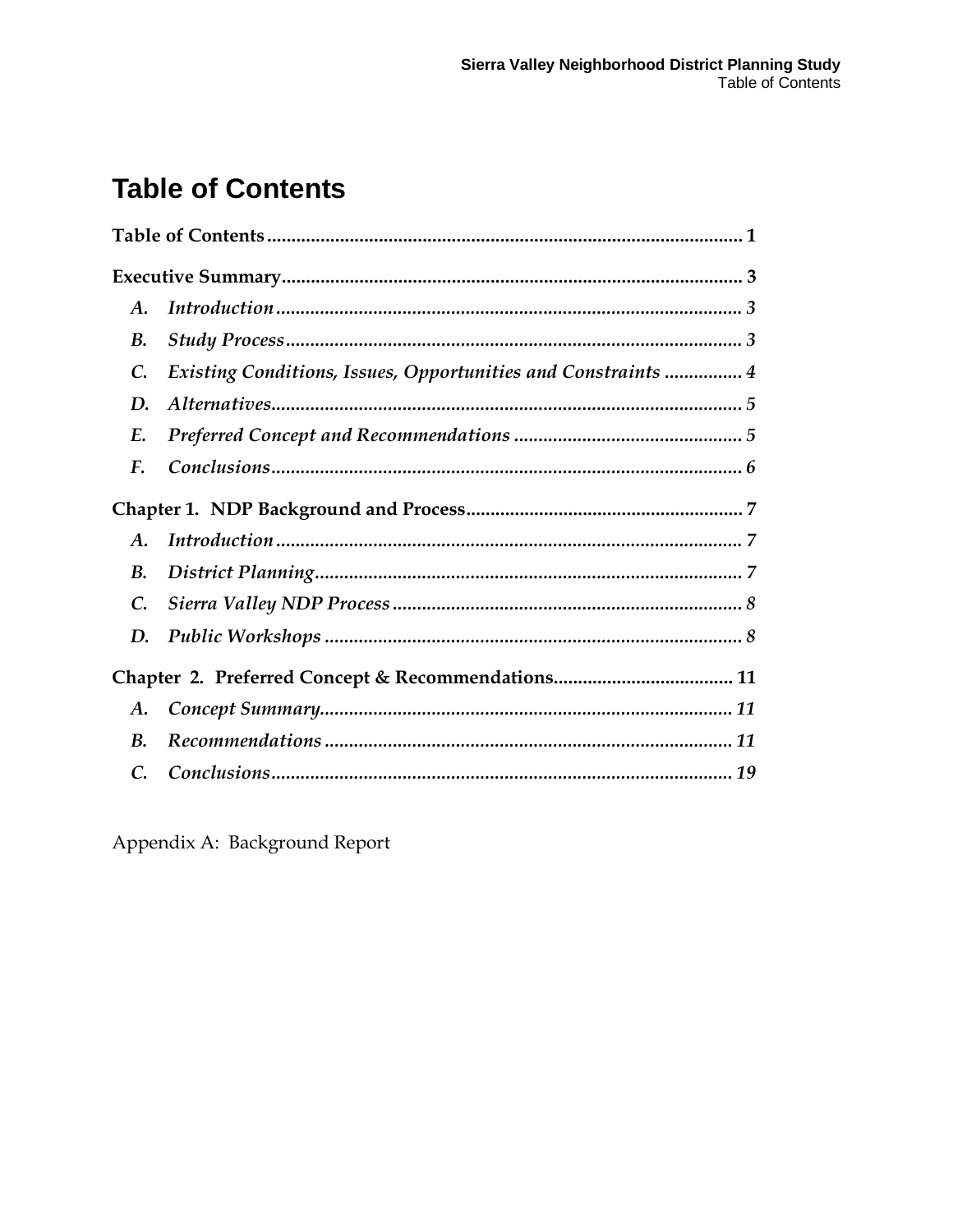This page deliberately left blank.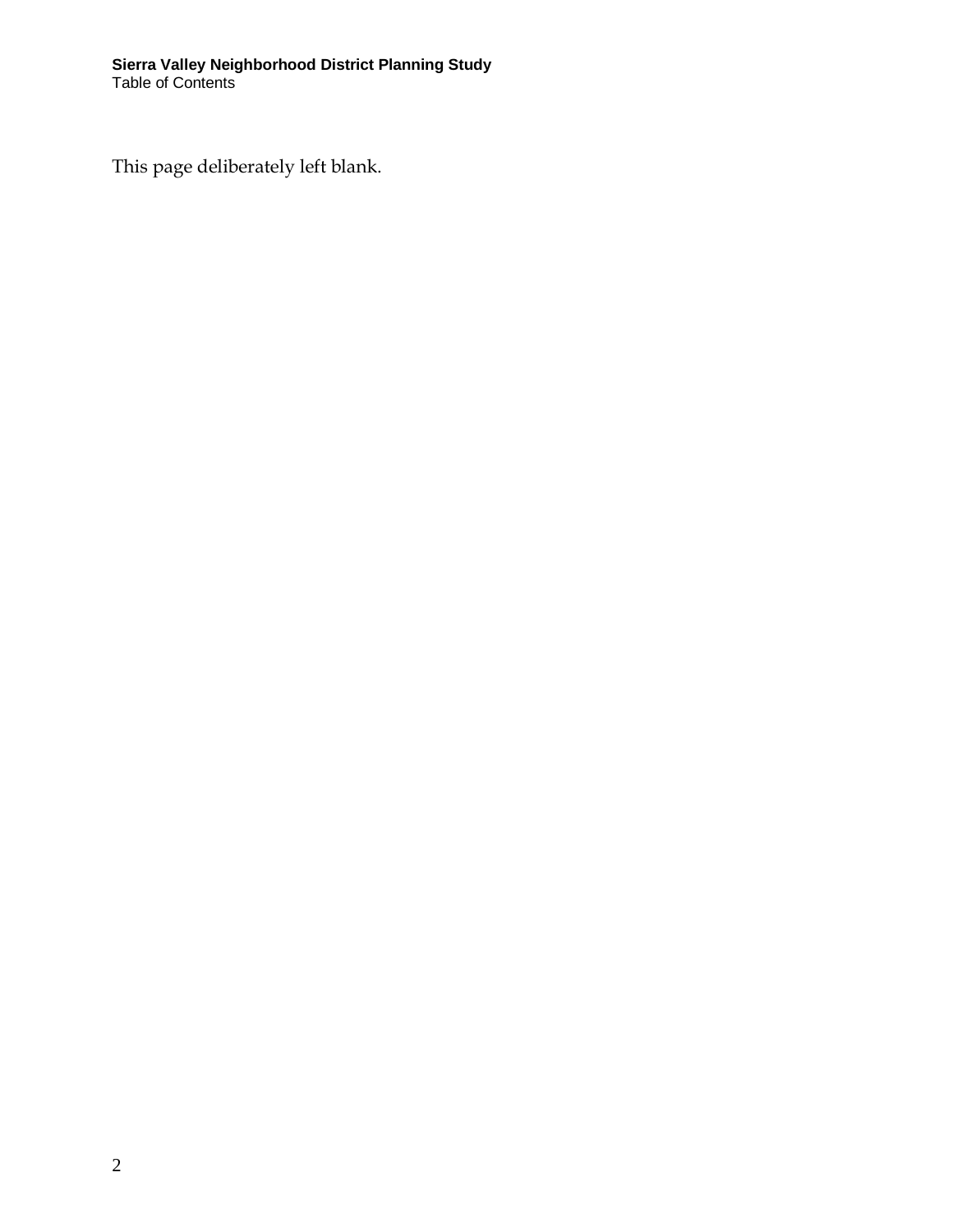# <span id="page-2-0"></span>**Executive Summary**

### <span id="page-2-1"></span>**A. Introduction**

The Sierra Valley Neighborhood District Planning Study (SVNDP) summarizes the results of the District Planning process for the Sierra Valley Neighborhood. Through a listening process that actively involved local residents, the study considered key issues, likes and dislikes, and used this input to develop recommendations that address identified issues and concerns.

The SVNDP study is different from other district planning efforts in that it focuses on an established residential neighborhood, where significant land use and other physical changes are not expected or desirable. The neighborhood is unique in the mix and character of its housing and its residents, who are primarily members of the Town's year-round population and its workforce. Many of the issues faced by Sierra Valley's residents center around daily quality of life, safety, and neighborhood character: the recommendations of this study focus on strategies to improve those existing conditions, and to make the neighborhood better for all of its residents.

#### <span id="page-2-2"></span>**B. Study Process**

The SVNDP Process included four major steps, which were similar to those followed for other NDP's. They included:

- 1. Framework, including identification of the study area boundary, guiding principles and initial issues.
- 2. Existing Issues, Opportunities and Constraints.
- 3. Develop and Review Alternatives.
- 4. Select Preferred Alternative.

The NDP process was initiated in February 2011, with a public workshop and listening session to identify issues, followed by review and approval of the Framework that considered study boundaries, guiding principles, and preliminary issues for each area. The Framework includes:

• The "study area" reflects the primary area of interest for the study and its main focus; the "sphere of influence" includes surrounding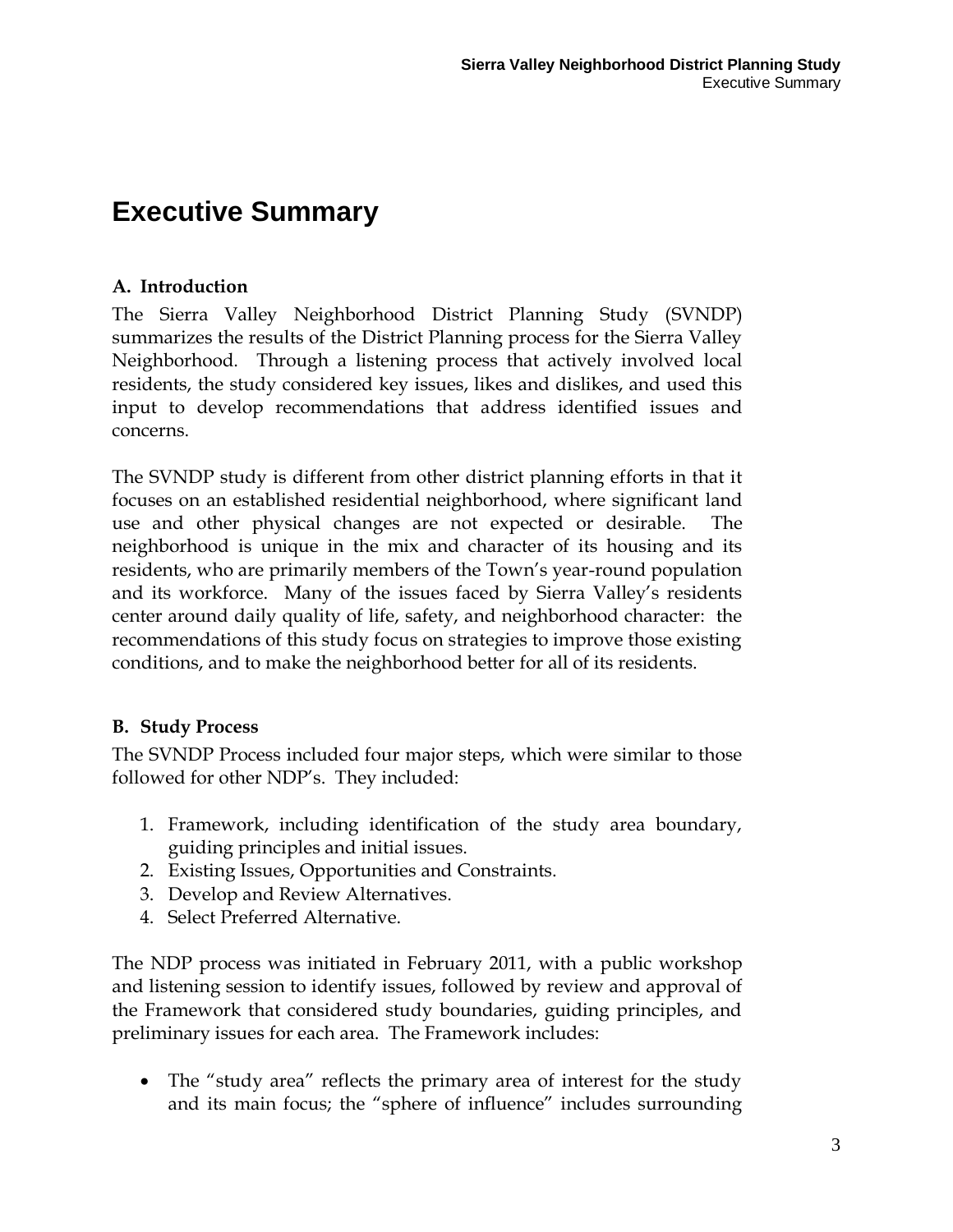areas that may share issues with, affect, or be affected by the primary study area.

- Guiding Principles were drawn from the character descriptions and other information outlined in the General Plan and relevant planning documents.
- Key Issues were based on a review of existing conditions, previous NDP studies and other relevant information.

Following the Planning Commission and Town Council review of the Framework, which took place in March and April 2011, public workshops were held in late April to review existing conditions and issues, and to discuss ideas and options for the study area.

There were a diversity of issues raised throughout the process, but most focused on items that affect the day-to-day quality of life and experience of living in Sierra Valley. As the process evolved, a consensus began to develop around some key ideas: that residents valued the fundamental character and positive qualities of the neighborhood, and felt these should be protected as much as possible; and that large-scale physical changes and improvements weren't felt to be necessary or desirable.

# <span id="page-3-0"></span>**C. Existing Conditions, Issues, Opportunities and Constraints**

Existing Conditions, issues, opportunities and constraints for each district are presented in detail in the Background Report in Appendix A. Key issues for Sierra Valley included:

- Land Use, Housing and Density, particularly issues of neighborhood character, problems caused by a perceived "over-densification" of the neighborhood and an over-concentration of affordable housing. The existing and future density of residential development is seen as a cause of many of the neighborhood's issues, and residents are concerned that projects are adequately planned to avoid parking and snow storage impacts to neighboring properties.
- Mobility, including issues of traffic (speeding and cut-through traffic), pedestrian safety, and lack of connectivity within, to and from Sierra Valley, and snow management.
- Infrastructure, focusing on the adequacy of storm drainage and past episodes of flooding.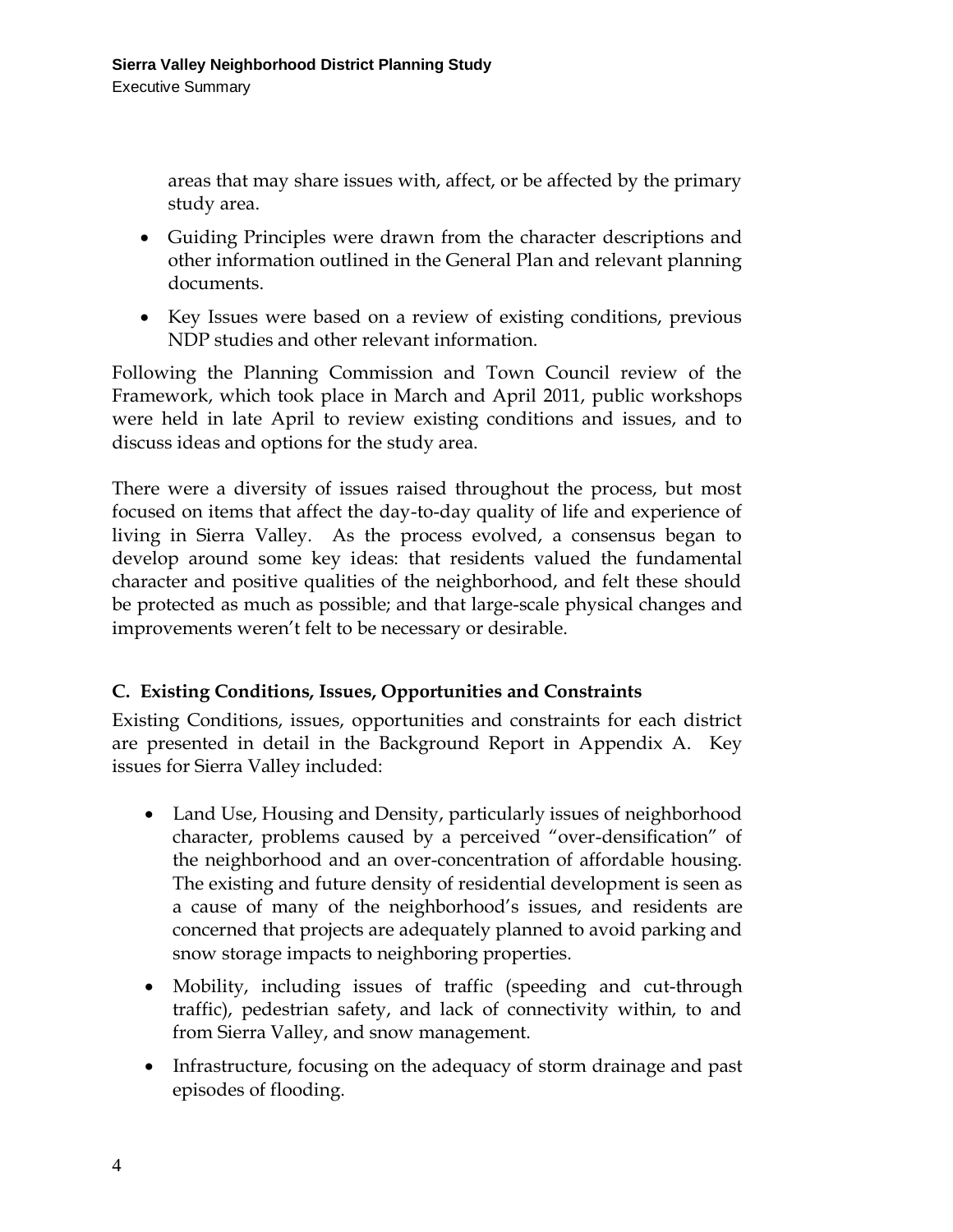• Nuisance, public safety and code enforcement, such as illegal dumping, property maintenance, lighting and building code violations.

# <span id="page-4-0"></span>**D. Alternatives**

The Background Report also describes the alternatives and options discussed for the SVNDP. Because of the scope and type of issues, there was not a substantial range of options possible or appropriate to consider, however, a number of ideas were presented at the public workshops and are outlined in the Background Report.

### <span id="page-4-1"></span>**E. Preferred Concept and Recommendations**

Chapter 2 of the SVNDP Study provides a description of the concept preferred and related recommendations. Recommendations focus on the issue areas above, and reflect a range of programs, management strategies and physical improvements to address them. Some of the recommendations of the NDP are:

- Improved code enforcement by the Town, including dedication of additional staff to identifying and resolving code compliance issues.
- Traffic calming through signage, striping and other "low impact" solutions."
- Exploring options for new trail connections.
- Strategies to encourage neighborhood investment, such as creating a low-interest loan program for improvements, and encouraging home ownership in Sierra Valley.
- Encouraging additional community involvement and sense of neighborhood pride through organized groups, events, and outreach.
- Working with Mammoth Lakes Housing and through policy development to achieve greater dispersal of affordable housing units throughout the town, rather than concentrating those units in Sierra Valley.
- Improved storm drain maintenance.
- Improved snow management.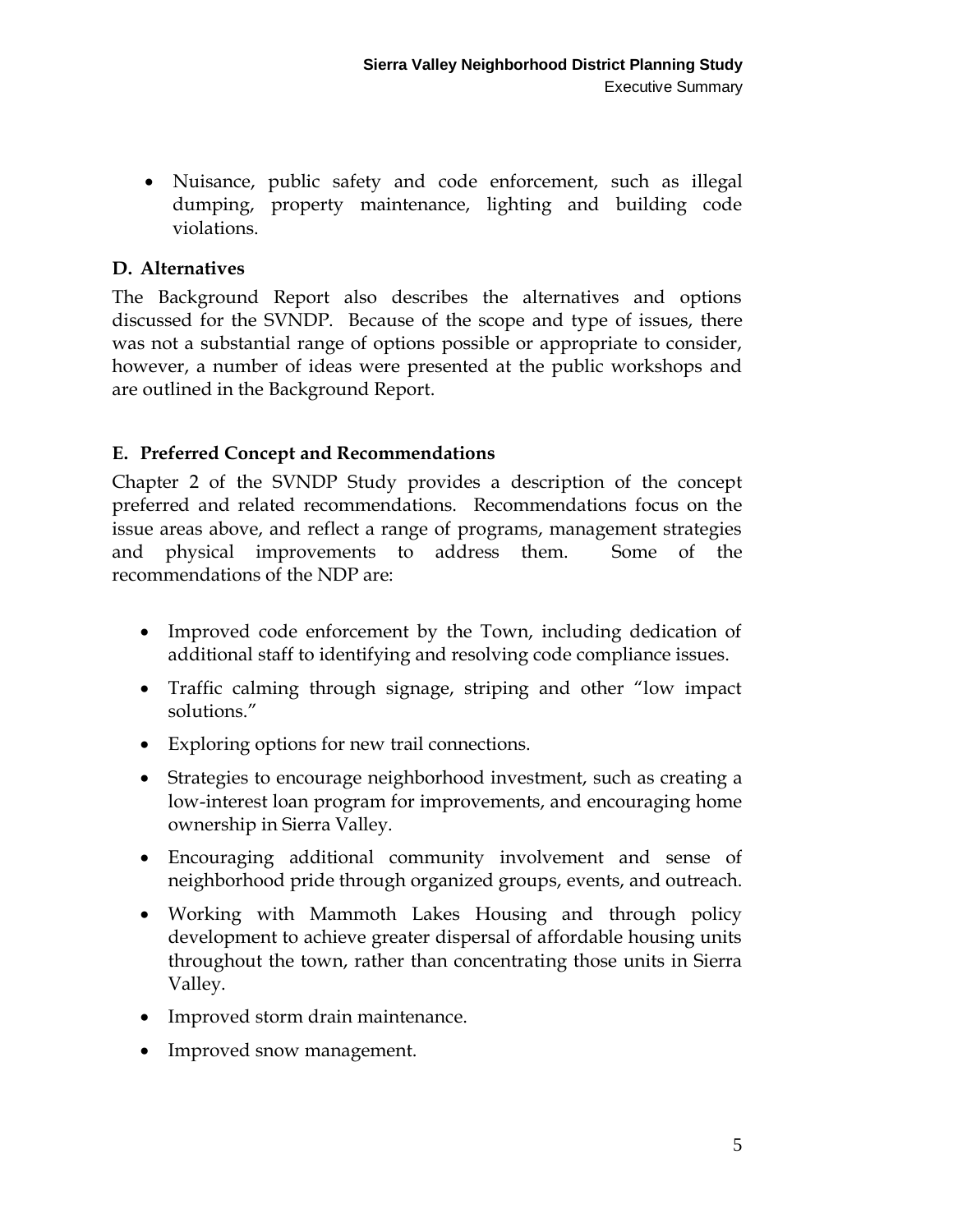# <span id="page-5-0"></span>**F. Conclusions**

Completion of the SVNDP Process resolves district planning for an important "locals'" neighborhood that has not been the subject of focused planning or substantial investment in the past. A number of issue areas, like storm drainage and traffic are likely to require additional study to determine the scope and cost of potential improvements, and to identify the most appropriate solutions. The concepts and recommendations of this report identify a range of feasible solutions which, although not requiring substantial physical or new infrastructure, will nonetheless require investment of staff, community and other resources to be successfully implemented. Fostering and building a sense of neighborhood pride and a desire for residents to invest in the community will be an important component of bringing about improvement in Sierra Valley, as will partnership between the Town, Police Department, Fire District, Mammoth Lakes Housing, and community members.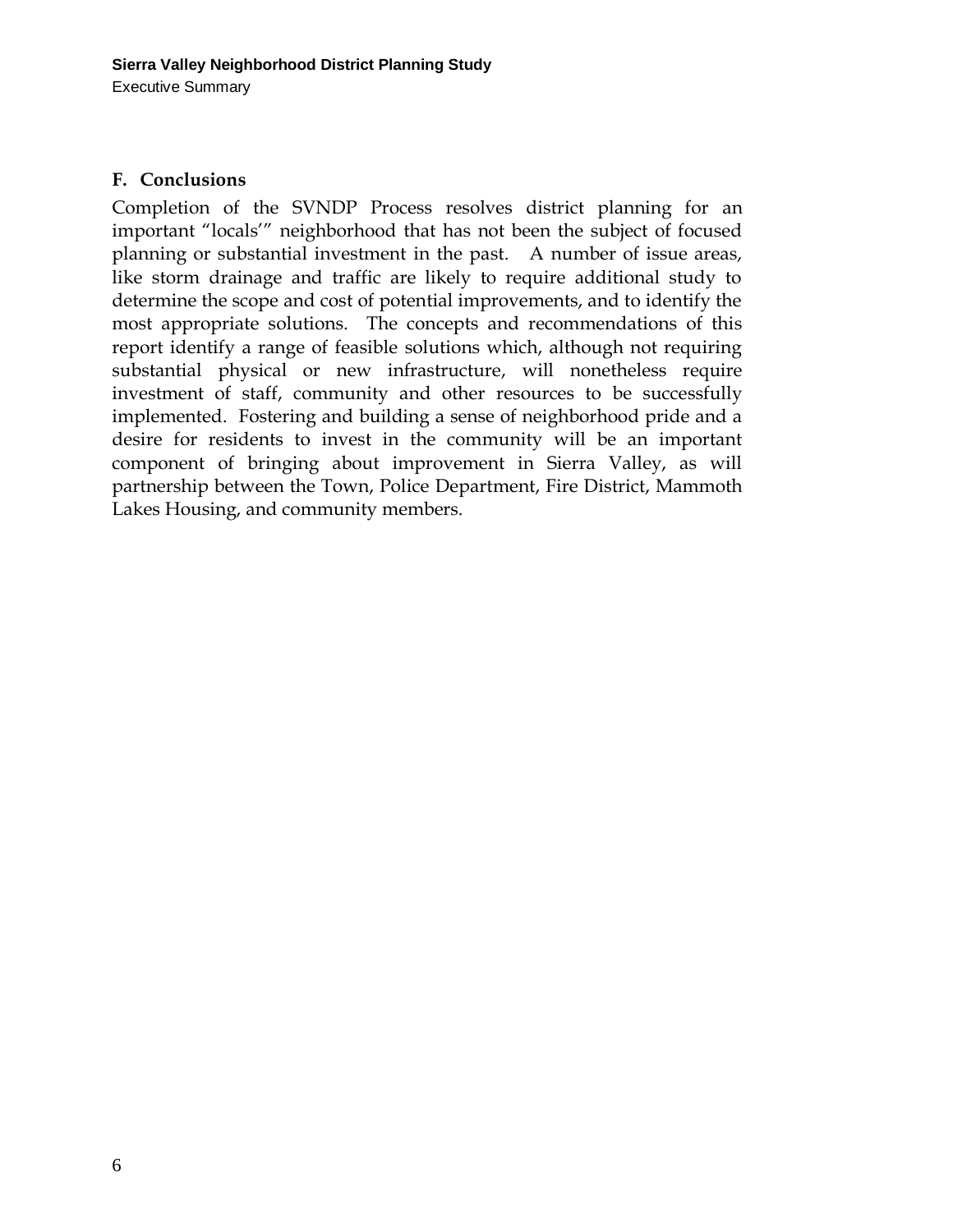# <span id="page-6-0"></span>**Chapter 1. NDP Background and Process**

# <span id="page-6-1"></span>**A. Introduction**

The goal of the Sierra Valley NDP (SVNDP) is to develop directed and strategic planning and policy recommendations for the Sierra Valley neighborhood, one of the town's core residential districts. Figure 1 in the Background Report shows the boundaries of the study area. It includes all of the properties along Manzanita Road, Mono Street, Lupin Street, Joaquin Road and Callahan Way between Main Street and Meridian Boulevard, as well as properties along Arrowhead Drive and Chaparral Road.

The Sierra Valley NDP followed a similar process to previous district planning, with a Framework review by the Planning Commission and Town Council, and public workshops to review existing conditions, issues, and proposed concepts for the districts. In contrast to other district planning efforts, the SVNDP did not convene a focus group: as a residential neighborhood, local residents and the broader community were seen as the most important source of information to guide the planning process.

Overall, the recommendations for Sierra Valley focus on two major themes: preserving quality of life and positive aspects of neighborhood character, and improving level of service, programs and initiatives to address known issues. In general, solutions requiring substantial physical changes or new infrastructure were not supported by residents, who wished to see more "low impact" changes and improvements.

# <span id="page-6-2"></span>**B. District Planning**

District Planning is a concept defined in the General Plan. It recognizes that many areas of the community have special considerations or conditions for which more focused, community-driven planning should be undertaken. District Planning allows for the desired form, function, and character of an area to be defined, setting the stage for future Town actions, such as revised development standards, development of new facilities or improvements, and consideration of development proposals that may come forward.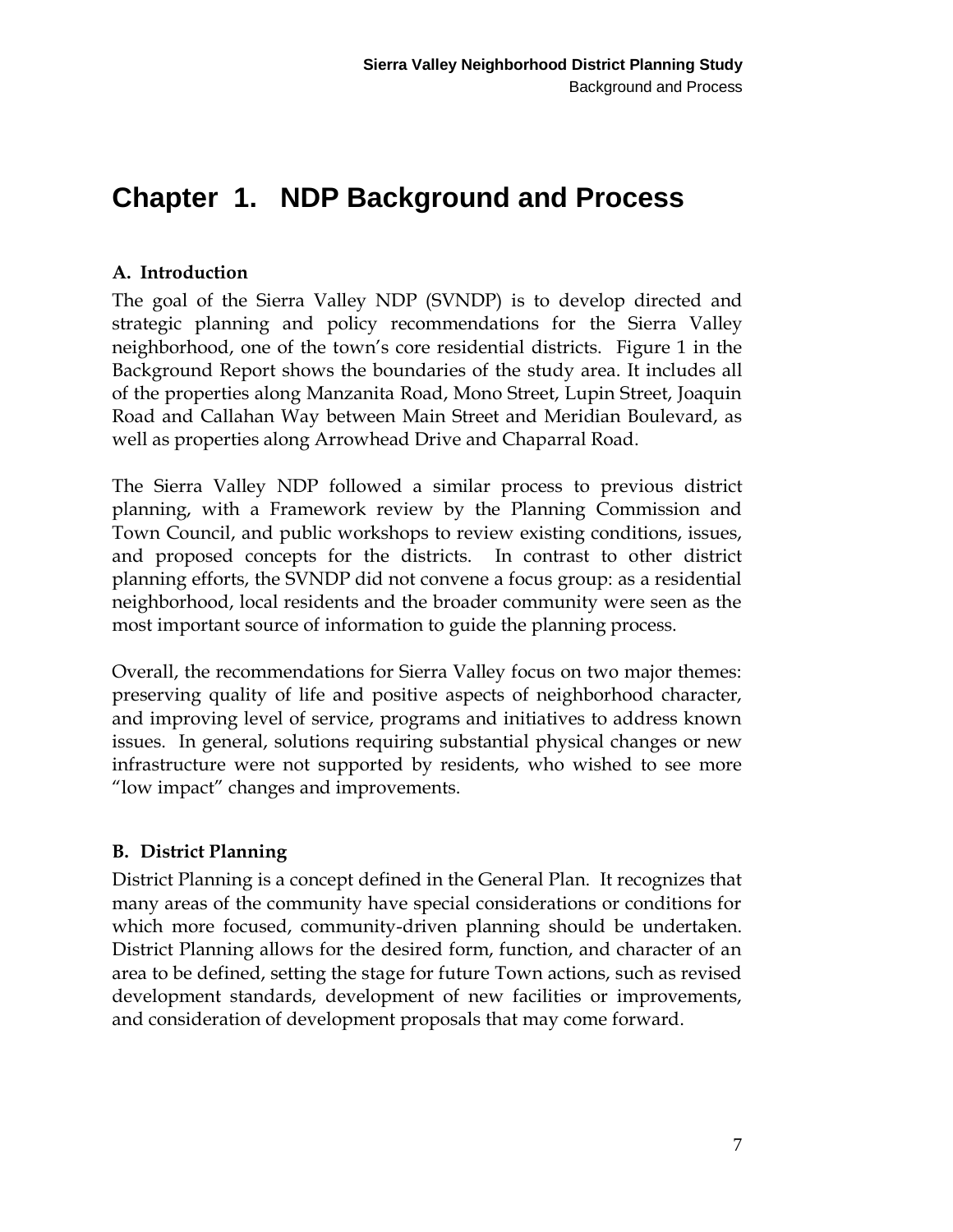Previous NDPs were primarily initiated in conjunction with major development project applications with work funded by applicants and undertaken by third-party planning consultants. Because the SVNDP process was Town-initiated and does not revolve around a specific development proposal, it has been completed by Town staff acting as the "planning consultant."

# <span id="page-7-0"></span>**C. Sierra Valley NDP Process**

[Figure 1-1](#page-8-0) shows the series of steps that were followed to develop the Preferred Concepts and Recommendations for the SVNDP. The steps follow those outlined in the Town Council's policy on district planning that was adopted in April 2007, and provides the organizing framework for this report. The process steps include:

- 1. Framework, including identification of the study area boundary, guiding principles and initial issues.
- 2. Existing Issues, Opportunities and Constraints.
- 3. Alternatives Review.
- 4. Preferred Alternative Selection.

Detailed information on the framework, existing conditions, opportunities and constraints is provided in a Background Report included as Appendix A. Chapter 2 includes a complete description of the SVNDP Preferred Concept and related recommendations.

# <span id="page-7-1"></span>**D. Public Workshops**

One of the important goals of district planning is to involve the public and key stakeholders, to ensure that relevant issues and concerns are addressed and that the planning outcomes are based on community consensus to the extent possible. The SVNDP process included a community engagement process, through public workshops and meetings with the Planning Commission and Town Council, and consultation with other agencies, particularly the Police Department and Fire District.

The 2010 Census shows that Mammoth's Hispanic population is growing, and is a significant part of the community. Many of Sierra Valley's residents are Spanish-speaking, and so a special effort was made to try and engage this group. Advertisements were published in both English and Spanish, and a special workshop was held in Spanish. Despite this, input from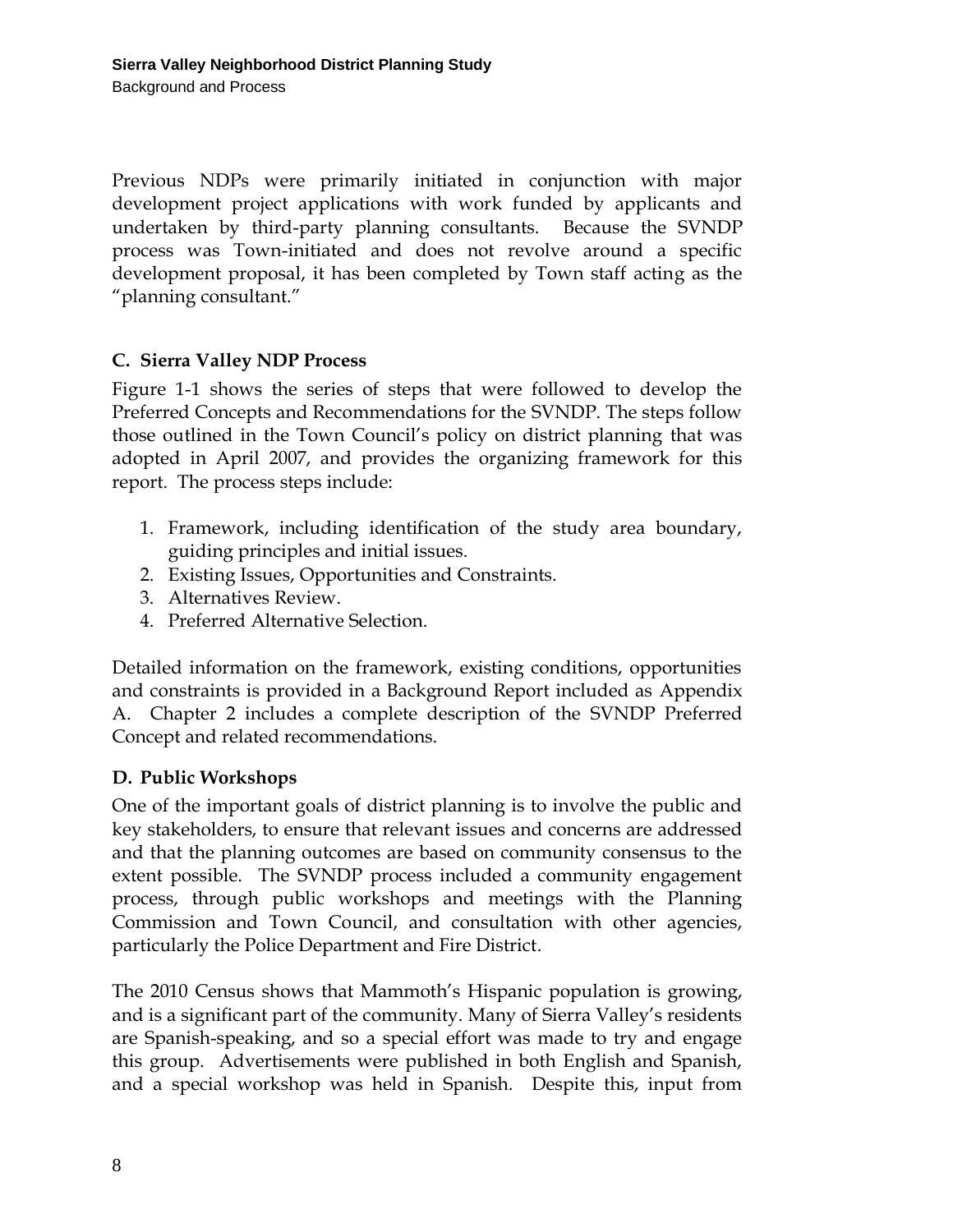

<span id="page-8-0"></span>**Figure 1-1: NDP Process**

the Spanish-speaking community in the NDP process was limited, indicating a continuing need for the Town to make additional and different efforts in the future to reach out to this group.

Two community workshops were held for the SVNDP, in addition to meetings held with the Planning Commission and Public Workshop to review the Framework and this Report. Two week advanced notification of each community workshop ensured a broad and inclusive public process.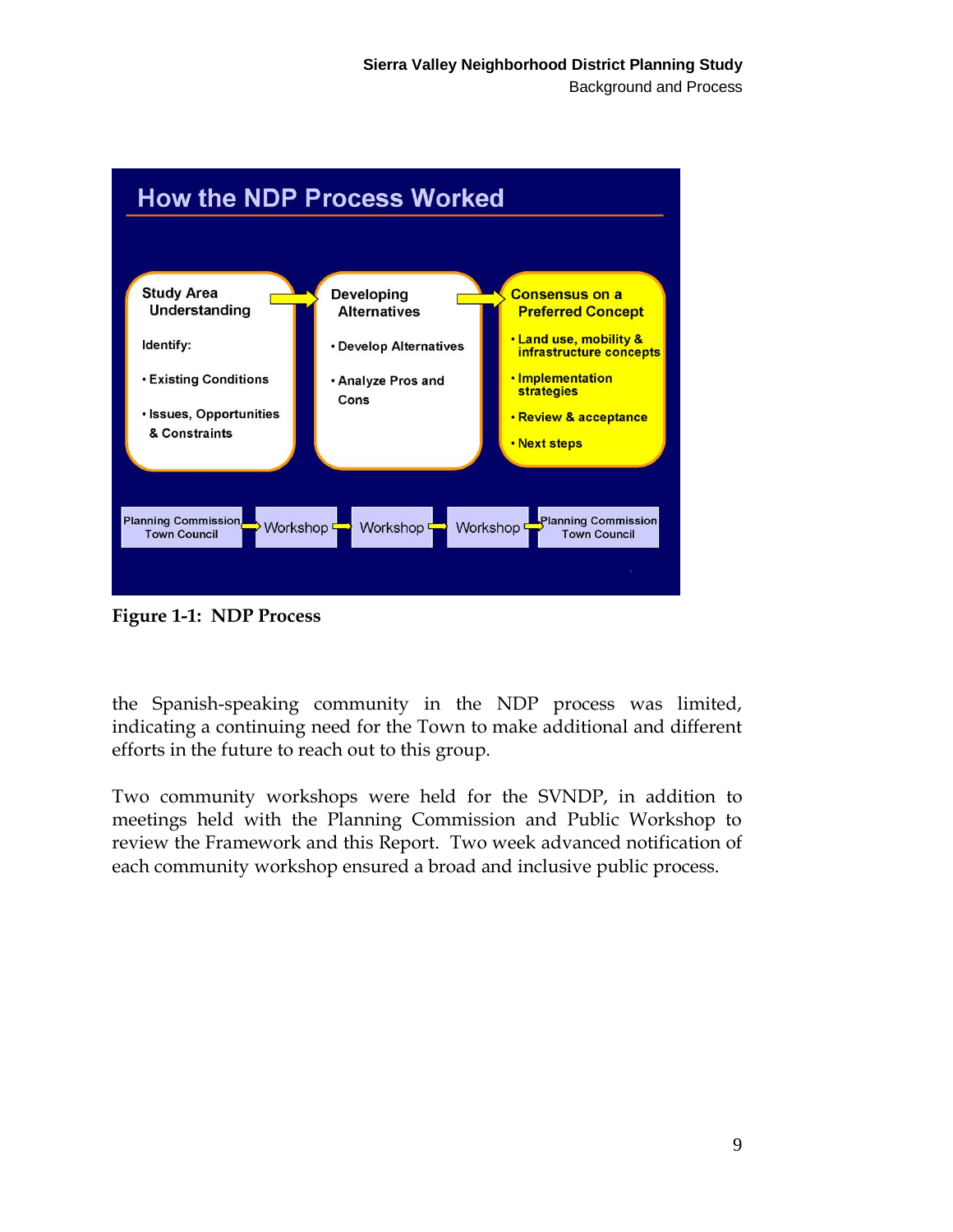| Date              | <b>Workshop/Meeting</b>                                               | <b>Meeting Subject</b>                                        |  |
|-------------------|-----------------------------------------------------------------------|---------------------------------------------------------------|--|
| February 23, 2011 | Planning Commission Public<br>Workshop/Listening Session              | Initial community input on issues to be<br>addressed in SVNDP |  |
| March 23, 2011    | Planning Commission Meeting                                           | Review and Approve Framework                                  |  |
| April 6, 2011     | Town Council Meeting                                                  | Review and Approve Framework                                  |  |
| April 27, 2011    | Public Workshop: Issues and<br>Options (English)                      | Review issues and alternatives.                               |  |
| April 28, 2011    | Public Workshop: Issues and<br>Options (Spanish)                      | Review issues and alternatives                                |  |
| June 29, 2011     | Planning Commission: Draft<br>Neighborhood District<br>Planning Study | Review and Recommend Acceptance of<br><b>SVNDP Study</b>      |  |
| <b>July 2011</b>  | Town Council: Draft<br>Neighborhood District<br>Planning Study        | Review and Accept SVNDP Study                                 |  |

|  | Table 1-1: Key SVNDP Meetings and Workshops |  |
|--|---------------------------------------------|--|
|  |                                             |  |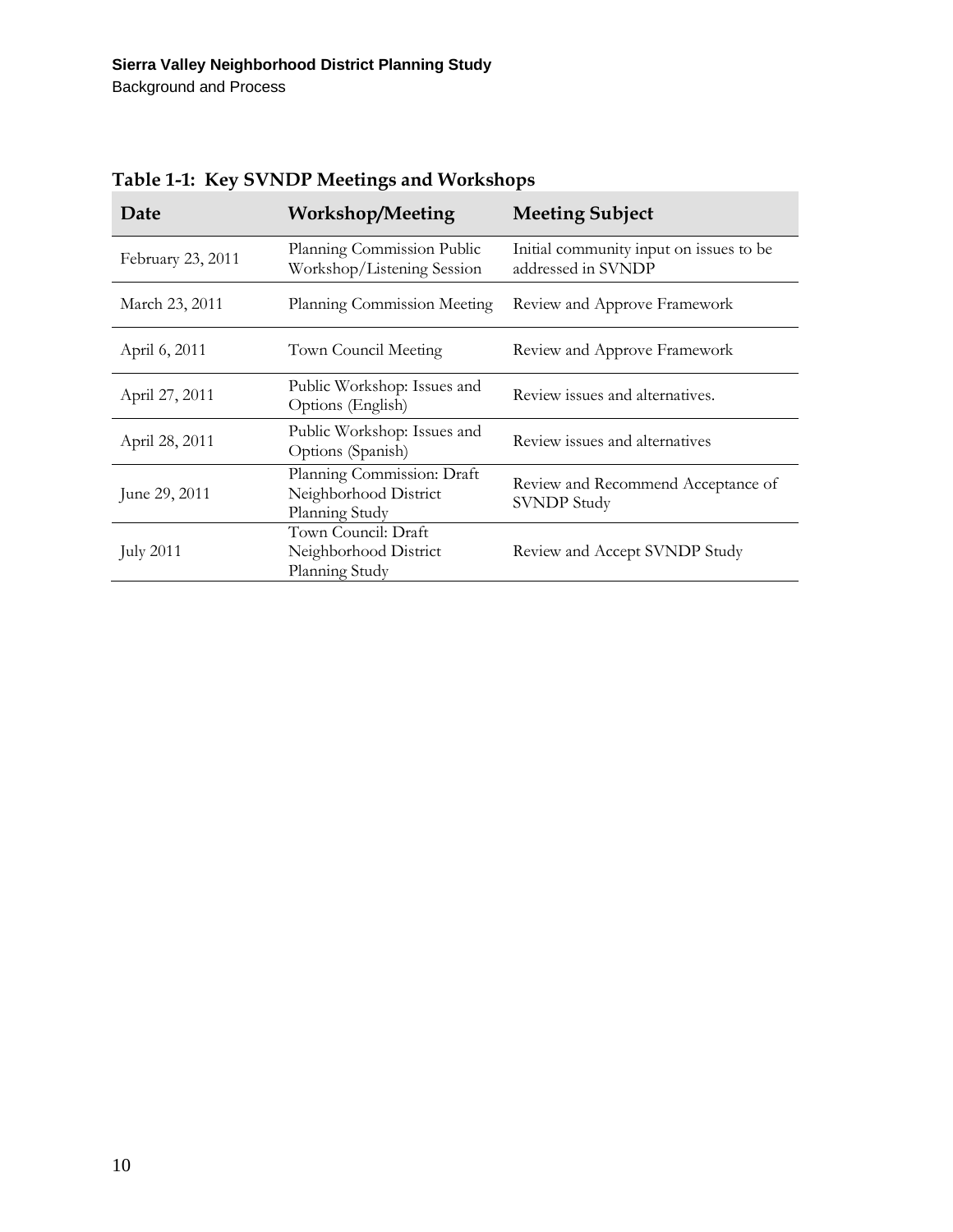# <span id="page-10-0"></span>**Chapter 2. Preferred Concept & Recommendations**

The Sierra Valley NDP process described in the previous chapters has resulted in the formulation of a "Preferred Concept" for the district. The Preferred Concept includes an overall summary concept, describing the key features of character, place and function that are envisioned for the Study Area, as well as a series of recommendations to guide planning for the district.

### <span id="page-10-1"></span>**A. Concept Summary**

Sierra Valley is a safe, attractive and livable neighborhood for Mammoth Lakes' families, offering a variety of housing choices and convenient access to transit, shopping, schools and services. The existing forested character and narrow streets that characterize the district are retained, giving Sierra Valley the feeling of a neighborhood "in the woods." Effective traffic calming on the districts narrow streets helps to provide a safe environment for pedestrians and cyclists that share the road with cars. Increased code compliance, maintenance, law enforcement, education and outreach efforts help to improve the livability of the neighborhood, and quality of life for all of Sierra Valley's residents.

#### <span id="page-10-2"></span>**B. Recommendations**

The following recommendations implement the concept and address issues, opportunities and constraints identified for Sierra Valley.

#### **1. Neighborhood Character**

**Recommendation 1.1.** Preserve the character of Sierra Valley as a safe, diverse residential neighborhood "in the forest" with a mixture of housing types and styles.

**Recommendation 1.2.** Develop a low-cost loan program to assist property owners with efforts to upgrade residential properties, including: repainting and exterior renovations, landscaping and lighting improvements, and bringing buildings into code compliance.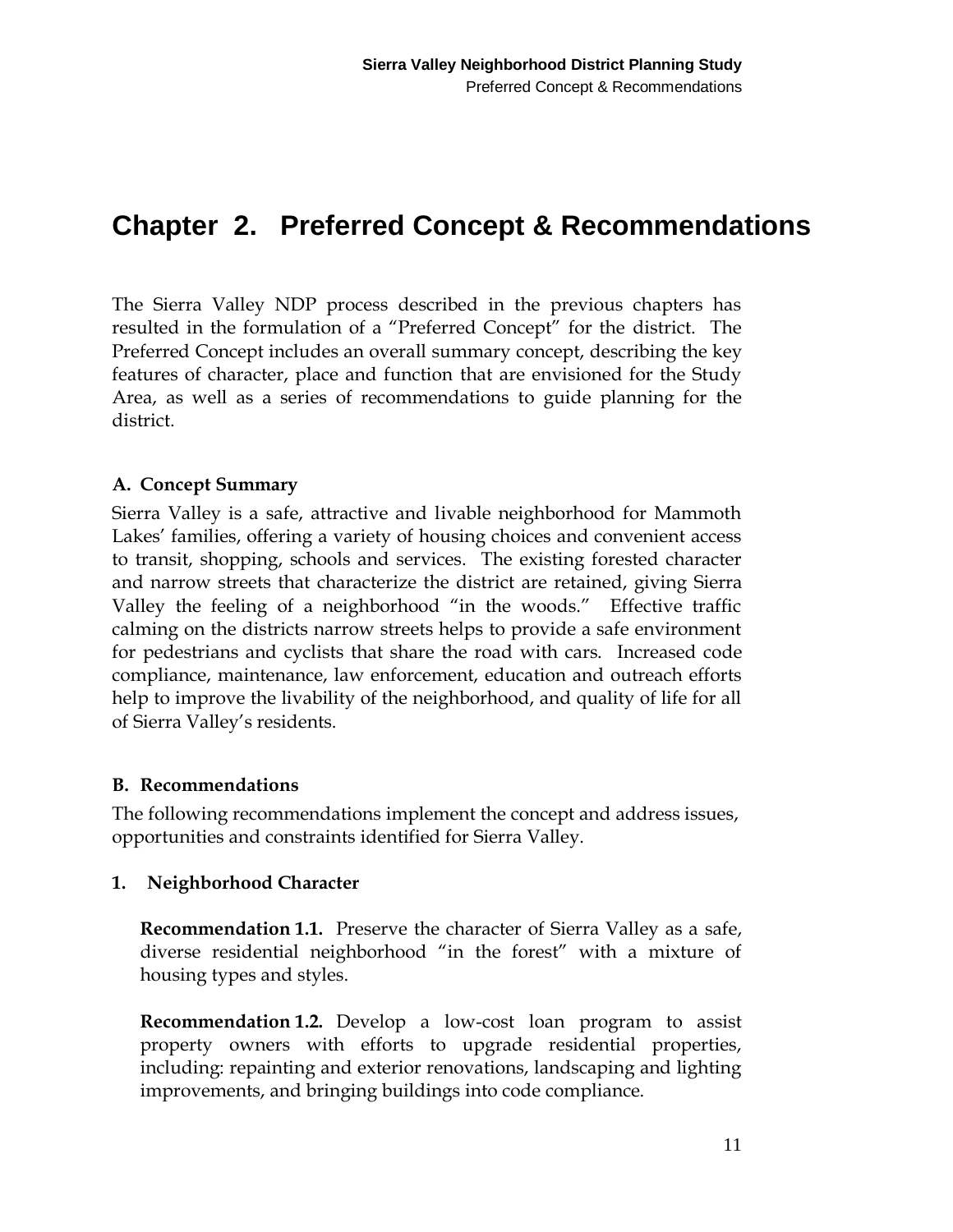**Recommendation 1.3.** Create incentives that encourage owners of larger multi-family properties to upgrade and renovate buildings, such as a streamlined design review or exemption from payment of design review fees.

**Recommendation 1.4.** Where additional height is permitted with provision of understructure parking, as allowed by the Zoning Code, ensure that building design minimizes shade, shadow and other potential effects on neighboring properties.

**Recommendation 1.5.** Strictly enforce design review and development standards for all projects, but particularly those built at higher densities, to ensure high quality site planning, adequate parking, dumpster locations and screening, and snow storage. Consideration of direct and indirect impacts to neighboring properties should be considered when approving projects, particularly where zoning concessions are being sought.

**Recommendation 1.6.** Support and facilitate future efforts of community and non-profit groups to improve properties in Sierra Valley that do not meet building code requirements, or have substandard living conditions.

**Recommendation 1.7.** Support efforts to build community spirit and neighborhood pride in Sierra Valley, through neighborhood events, work with neighborhood representatives, and additional outreach to the Spanish-speaking community.

**Recommendation 1.8.** Work with Mammoth Disposal and others to dedicate additional resources to Sierra Valley during the annual Town Clean-up Day. Potential ideas include:

- Providing one or more dumpsters and collection points for bulky items within the neighborhood.
- Offering a second clean-up or free dumping day in the fall.
- Mobilizing and assigning additional volunteers to Sierra Valley to assist with clean-up.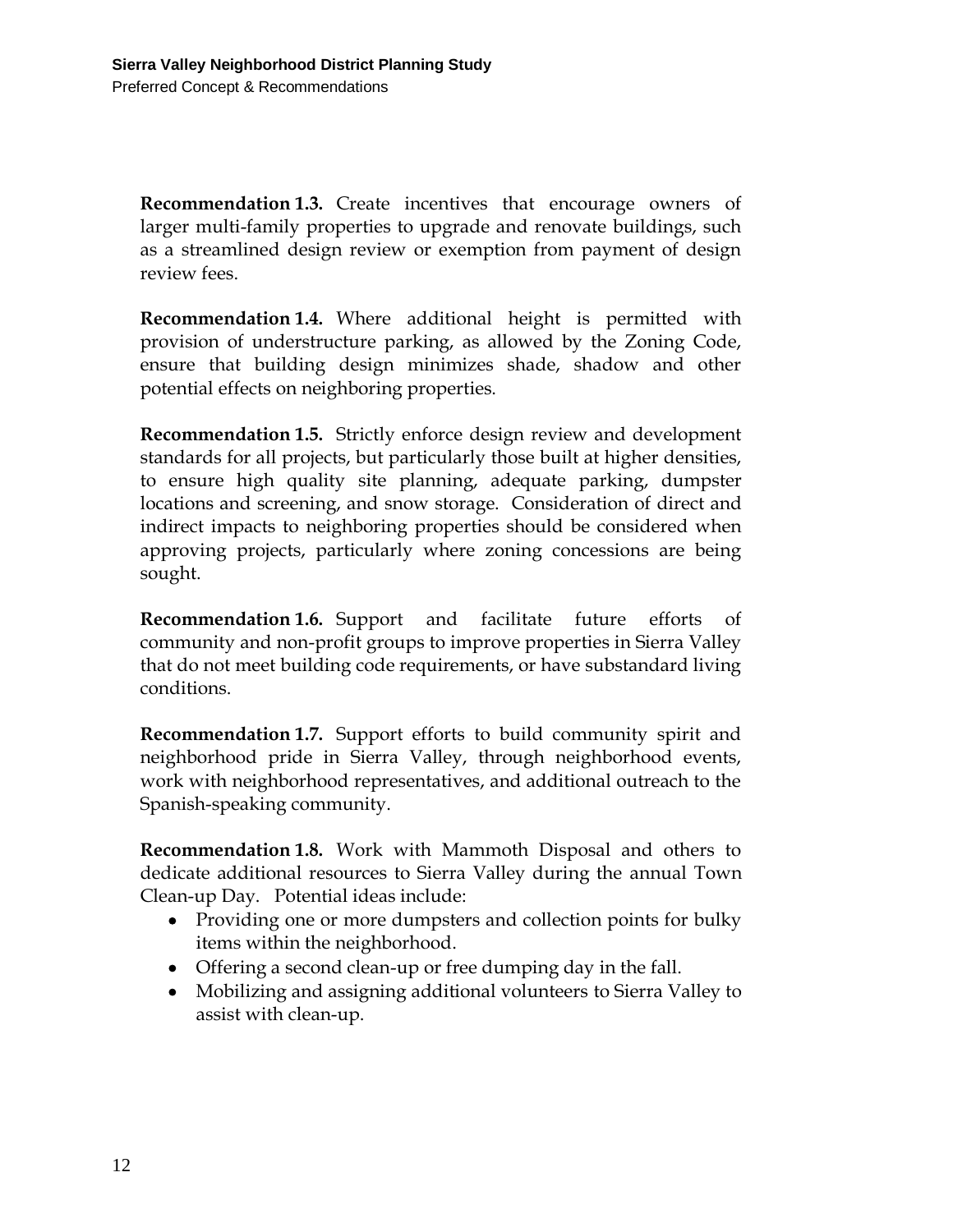# **2. Housing**

**Recommendation 2.1.** Avoid over-concentrating affordable housing in Sierra Valley by making sure workforce housing programs and strategies are diverse, spread affordable housing among different neighborhoods in Mammoth as much as possible.

**Recommendation 2.2.** Invest workforce housing funds in acquisition and re-habilitation of existing units in Sierra Valley and elsewhere so as to upgrade them and secure their affordability.

**Recommendation 2.3.** Ensure that development projects throughout town provide on-site mitigation for their workforce housing demands, and do not permit off-site mitigation units to be placed in the RMF-1 zone.

**Recommendation 2.4.** Strengthen the Housing Ordinance to ensure that projects awarded density bonuses for housing, as allowed by State law and the Town, adequately plan for open space, snow storage and parking, and provide livable housing units for residents.

**Recommendation 2.5.** Work with Mammoth Lakes Housing and others to provide information and education about tenants' and landlords' rights and responsibilities.

**Recommendation 2.6.** Encourage homeownership in Sierra Valley through strategies such as first-time homebuyer assistance and mortgage subsidies.

# **3. Mobility**

# *a. Traffic Calming*

Consider designation of Manzanita Road, Mono Street, Lupin Street, Joaquin Road, Callahan Way and Dorrance Drive as "shared streets," meaning that it is assumed that vehicles, pedestrian, and bicycles may all be making use of the right of way. To be successful, the shared street concept should make use of appropriate street signage and/or striping, such as that shown in [Figure 2-1](#page-13-0) below, and potential reductions in vehicle speed limits to ensure safety of all users.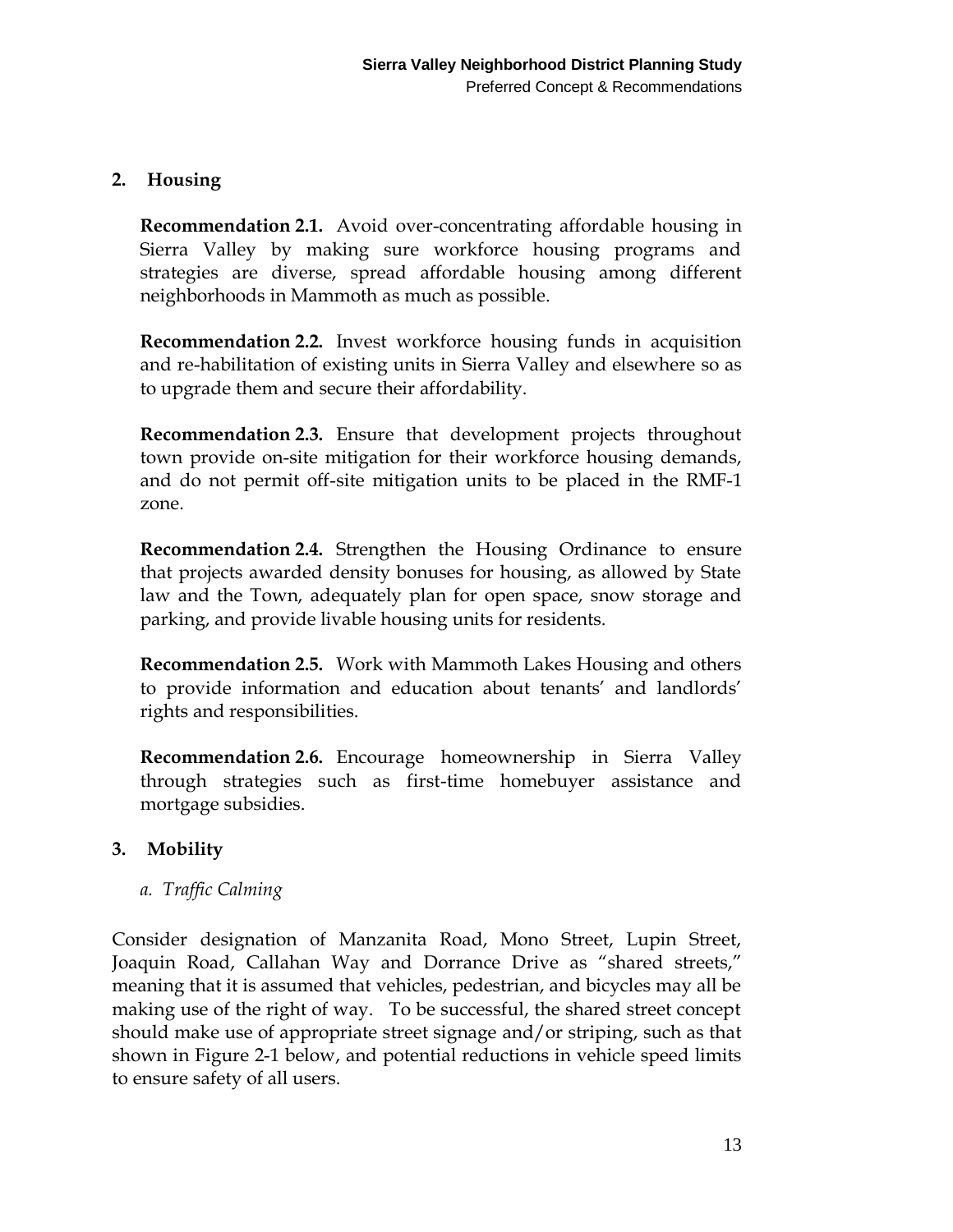#### **Sierra Valley Neighborhood District Planning Study**

Preferred Concept & Recommendations



**Figure 2-1: Shared Streets Signage and Striping**

<span id="page-13-0"></span>**Recommendation 3.1.** If full implementation of a shared street concept is not feasible, implement other measures to encourage vehicles to calm traffic and reduce vehicle speeds. Such measures should avoid the need for substantial reconfiguration of the existing street, be compatible with winter snow removal, and be able to be implemented at relatively low cost. Options include:

- Installation of signage that indicates the presence of other uses, and establishes lower advisory speed limits.
- Installation of chicanes, which are devices to create additional turns in a travel lane, slowing vehicles.
- Turn diverters (provided that they would not cause impacts to other streets, and would allow for adequate emergency access).
- Installation of electronic speed signs that advise motorists of their current speeds.
- Improved police enforcement of speed limits.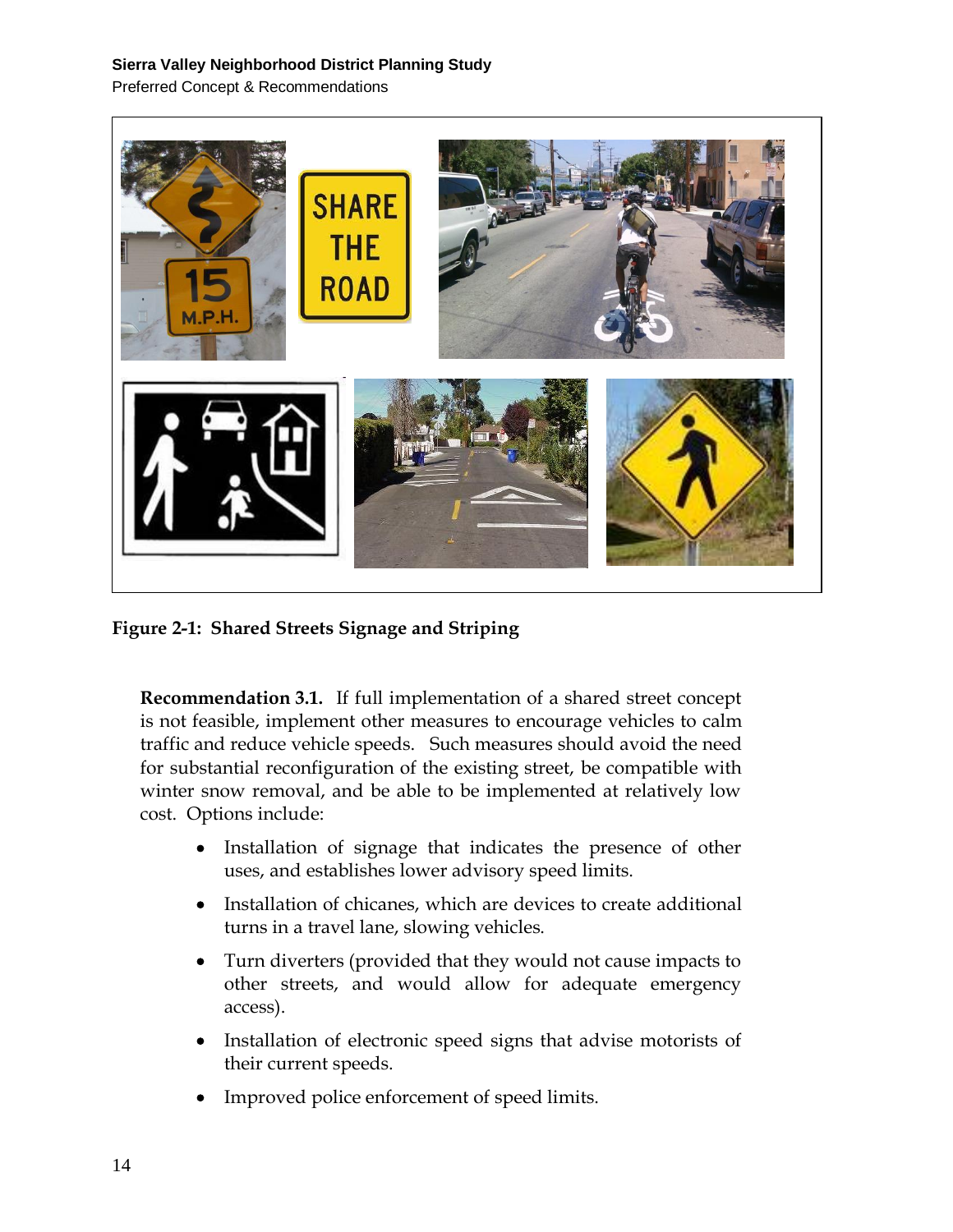- Speed tables or speed cushions at strategic locations. Devices that can be removed to accommodate winter snow removal are most appropriate.
- Addition of marked high-visibility pedestrian crossings with appropriate striping and signage.
- Striping to give the appearance of a narrower travel lane.





High-Visibility Pedestrian Crossing Speed Table that Can Accommodate Wide-Axle Emergency Vehicles

**Recommendation 3.2.** Study opportunities for lighting to be installed for pedestrian safety, that would be consistent with the Town lighting ordinance, and would not negatively affect the character of Sierra Valley.

#### *b. Pedestrian Connectivity*

**Recommendation 3.3.** Study opportunities for additional east-west trail connections to be provided within Sierra Valley. Possible options include use of utility easements (storm drain, water and sewer) owned by the Town and Mammoth Community Water District, and negotiation of new public right-of-way easements with willing property owners.

**Recommendation 3.4.** Implement recommendations of the Trails System Master Plan to provide a formalized series of pedestrian connections from Sierra Valley across the Shady Rest Tract, and through Sierra Star, in conjunction with future development of Master Plans for those areas.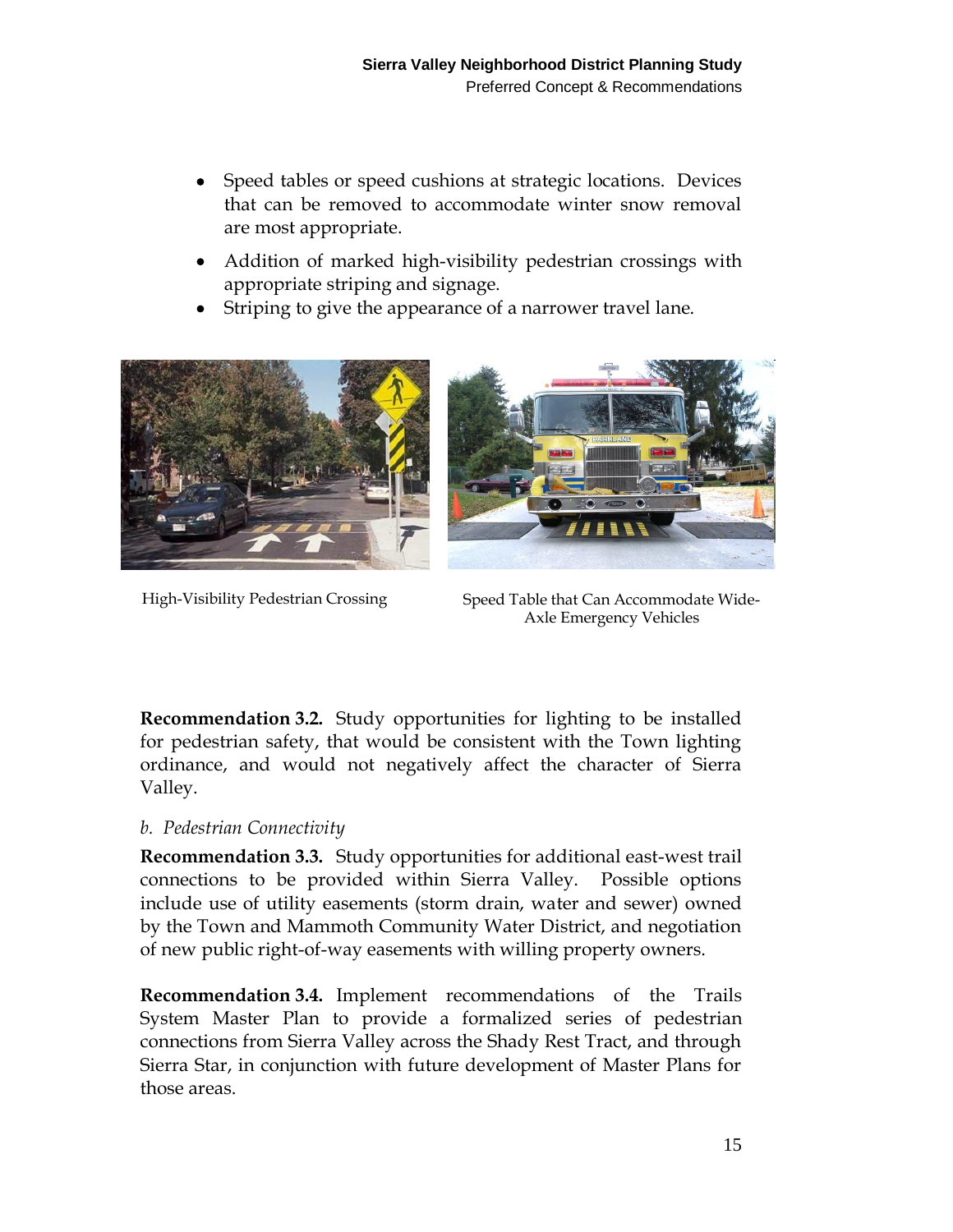**Recommendation 3.5.** Improve sidewalks along Meridian Boulevard and Main Street to allow for better pedestrian connectivity to and from Sierra Valley.

#### *c. Snow Management*

**Recommendation 3.6.** Study the costs, benefits and feasibility of an enhanced snow management program (such as blowing and trucking snow), funded through a snow management district, to improve winter safety and conditions in Sierra Valley. Formation of an assessment district for snow removal would require the approval of affected property owners.

**Recommendation 3.7.** Improve enforcement of illegal parking along property frontages and in snow storage areas.

**Recommendation 3.8.** Work with owners of vacant properties to lease property for snow storage during the winter.

**Recommendation 3.9.** Improve enforcement of Town snow storage permit requirements to minimize illegal dumping of snow on private property by snow removal operators.

**Recommendation 3.10.** Ensure that all projects provide for adequate snow storage areas or otherwise deal with snow through an approved snow management plan.

#### **4. Storm Drainage and Flooding**

**Recommendation 4.1.** Implement measures recommended in the 2005 Storm Drain Master Plan, and the 2007 Storm Drain Study. Particular items include:

- An increase in the existing culvert located at north Manzanita from 18 inches to 36 inches.
- Improvements to existing culverts and channels to reduce erosion and sedimentation.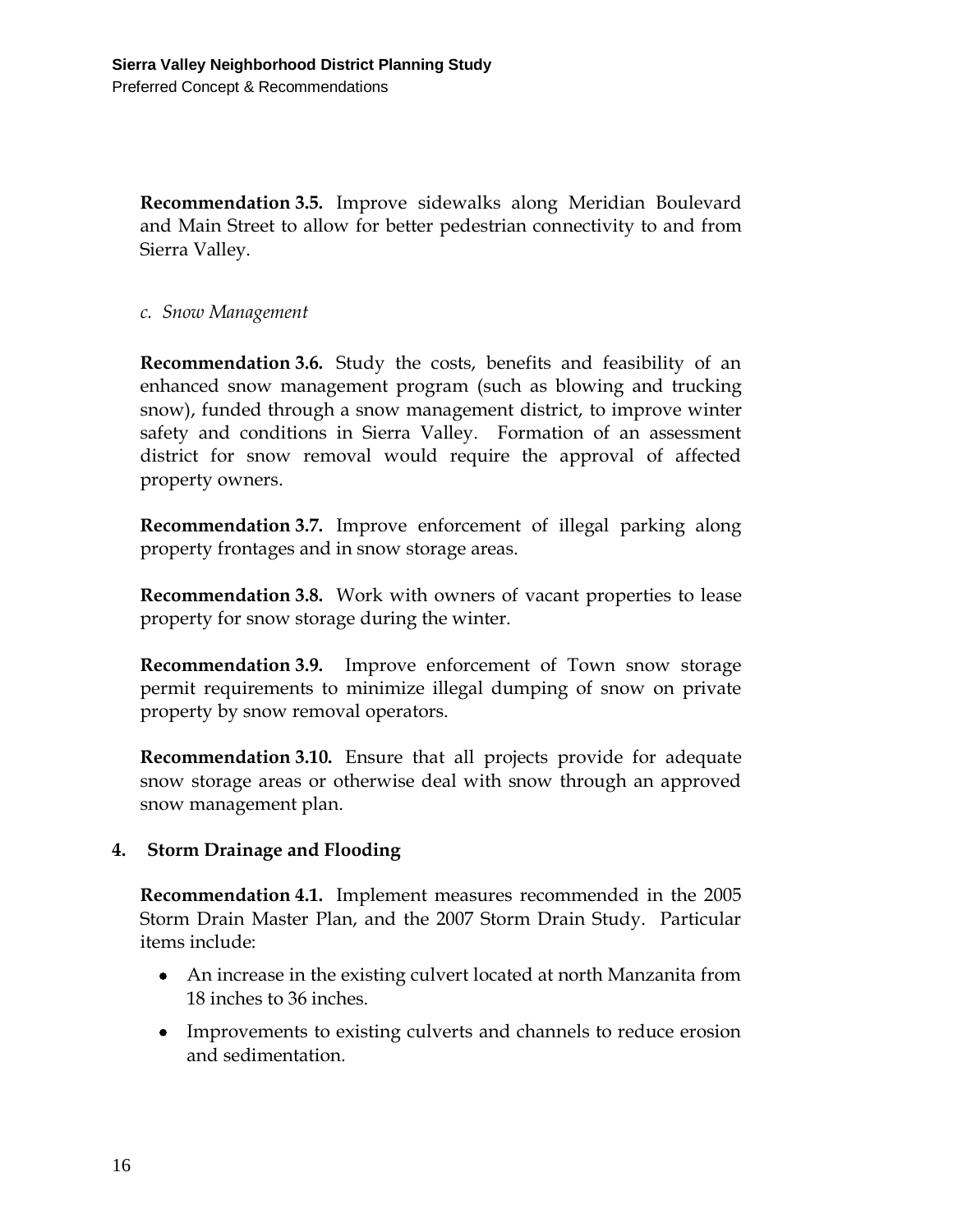• Installation of upstream storm-water control measures such as infiltration basins and trenches.

**Recommendation 4.2.** Implement an enhanced public works maintenance program for storm drains within Sierra Valley, consistent with the program previously recommended (see [Table 2\)](#page-17-0).

**Recommendation 4.3.** Ensure upstream development minimizes any potential increases in stormwater runoff through appropriate mitigation measures.

# **5. Public Safety and Code Enforcement**

**Recommendation 5.1.** As Town resources allow, dedicate additional staff resources to enforcement for building and zoning code violations., and nuisance and quality of life issues. This may include designation of a Community Development Department Neighborhood Coordinator for Sierra Valley who would:

- Be a primary source of contact for code compliance and other complaints.
- Work with Police Department (MLPD), Fire District (MLFPD), Mammoth Disposal, and other Town departments as needed to address complaints and issues.
- Conduct quarterly neighborhood meetings to listen to issues and identify solutions for Sierra Valley.

**Recommendation 5.2.** Provide public information and outreach to Sierra Valley residents on code compliance procedures and processes.

**Recommendation 5.3.** Continue to support the proactive efforts of the Wildlife Officer to educate and enforce residents about wildlife issues associated with trash storage and leaving food available for bears and other wildlife.

**Recommendation 5.4.** Work with Mammoth Disposal and Sierra Valley neighbors to identify opportunities to provide shared neighborhood dumpsters for single family home, to minimize the number of dumpsters and trash cans that are susceptible to wildlife raids.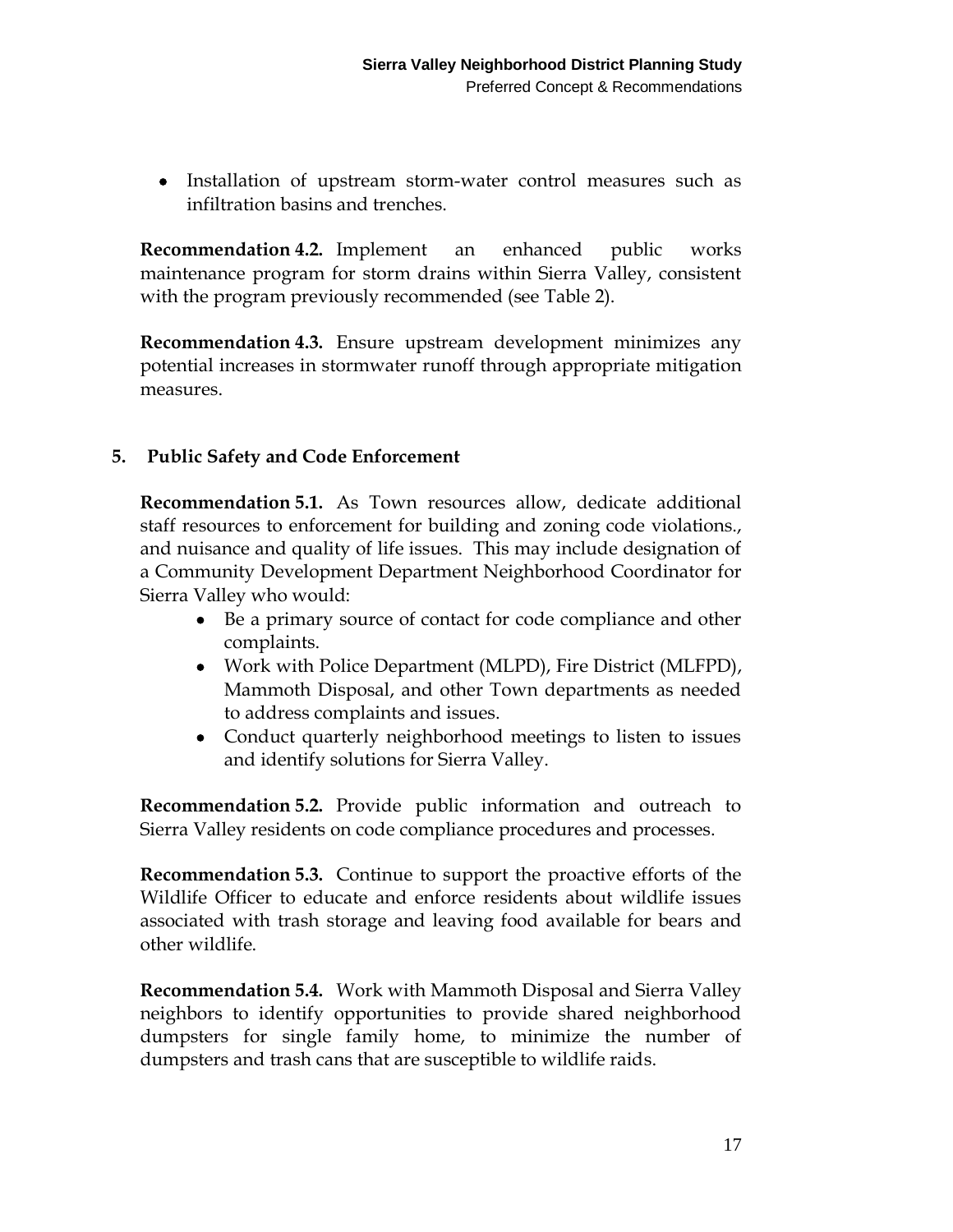### **Sierra Valley Neighborhood District Planning Study**

Preferred Concept & Recommendations

 $\mathbf{r}$ 

|                | <b>Storm Water Facility</b>        | Inspection              | <b>Description</b>                                                                                                                                                                          | Frequency                                                              | Maintenance                                                 | Equipment                              |
|----------------|------------------------------------|-------------------------|---------------------------------------------------------------------------------------------------------------------------------------------------------------------------------------------|------------------------------------------------------------------------|-------------------------------------------------------------|----------------------------------------|
|                |                                    | Visual                  | Check drop inlet and catch basin grates to ensure sediment or trash are                                                                                                                     | Twice annually (Spring and Fall) and after                             | Remove any sediment and trash                               | Hand Crew and or Vactor truck          |
|                |                                    |                         | not blocking flow                                                                                                                                                                           | significant storm events                                               |                                                             |                                        |
|                | Drop Inlets & Catch Basins         | Visual & Sediment Depth | Check drop inlet/catch basin sump capacity                                                                                                                                                  | Twice annually (Spring and Fall) and after                             | Remove sediment or trash from sump if 1/3                   | Vactor Truck                           |
|                |                                    | Measurement             |                                                                                                                                                                                             | significant storm events                                               | capacity is exceeded                                        |                                        |
|                |                                    | Visual                  | Ensure grates are in place and are not damaged to the point that they are<br>unsafe                                                                                                         | Twice annually (Spring and Fall) and after<br>significant storm events | Repair or replace grates to ensure proper<br>lworkina order | Varies                                 |
| $\overline{2}$ | Culverts and Inlet/Outlet          | Visual                  | Check culverts for debris that would limit the capacity of the culvert.                                                                                                                     | Twice annually (Spring and Fall) and after                             | Jet debris out of culvert and remove                        | Vactor truck                           |
|                | <b>Structures</b>                  | Visual                  | Verify that inlet/outlet structures are in place, not eroding and properly                                                                                                                  | significant storm events                                               | Re-grade if necessary. Fill eroded area and                 | Handwork or Backhoe                    |
|                |                                    |                         | convey storm water into/out of the culverts                                                                                                                                                 |                                                                        | add riprap protection                                       |                                        |
|                |                                    | Visual                  | Check curb/gutters for debris buildup                                                                                                                                                       | Twice annually (Spring and Fall) and after                             | Clear debris from curb/gutter. Be sure to                   | Brooms or street sweeper               |
|                |                                    |                         |                                                                                                                                                                                             | significant storm events                                               | remove debris and not allow debris to fall into             |                                        |
|                | Curb and Gutter                    |                         |                                                                                                                                                                                             |                                                                        | Icatch basins                                               |                                        |
|                |                                    | Visual                  | Check for breakdown of curb (from snowplow activities)                                                                                                                                      |                                                                        | Replace failing curb/gutter as required                     | Varies                                 |
|                |                                    | Visual & Erosion Depth  | Check for erosion behind curb if placed at base of dirt cut slope                                                                                                                           |                                                                        | Repair erosion with road grindings, rip rap or              | Handwork or Backhoe                    |
|                |                                    | Measurement             |                                                                                                                                                                                             |                                                                        | other material if necessary                                 |                                        |
|                |                                    | Visual & Sediment Depth | Check storm drain system for debris buildup                                                                                                                                                 | Twice annually (Spring and Fall) and after                             | Jet/Vacuum debris out of storm drain pipe                   | Vactor truck                           |
|                | Storm Drain                        | Measurement             |                                                                                                                                                                                             | significant storm events                                               | If storm drain capacity is frequently exceeded Varies       |                                        |
|                |                                    | Visual                  | Check capacity of storm drain                                                                                                                                                               | Immediately after significant storm events                             | contact the engineering department                          |                                        |
|                |                                    |                         |                                                                                                                                                                                             |                                                                        |                                                             |                                        |
|                |                                    | Visual & Sediment Depth | Check dry wells for sediment or trash buildup that will limit capacity                                                                                                                      | Twice annually (Spring and Fall) and after                             | Remove any sediment and trash                               | Vactor truck or hand crew with shovels |
|                |                                    | Measurement             |                                                                                                                                                                                             | significant storm events                                               |                                                             |                                        |
|                | Dry Wells & Infiltration Galleries | Visual & Material Test  | Ensure grates are in place and are not damaged to the point that they are                                                                                                                   |                                                                        | Repair or replace grates to ensure proper                   | Shop equipment                         |
|                |                                    |                         | unsafe                                                                                                                                                                                      |                                                                        | working order                                               |                                        |
| 6              |                                    | Visual & Sediment Depth | Pull lids and visually check for sediment buildup in bottom of unit                                                                                                                         | Twice annually (Spring and Fall) and after                             | Remove any sediment and trash                               | Vactor truck                           |
|                | Sand/Oil Separators & Water        | Measurement             |                                                                                                                                                                                             | significant storm events                                               |                                                             |                                        |
|                |                                    | Visual                  | Ensure nothing is blocking proper operation of the unit                                                                                                                                     |                                                                        | Remove blockage                                             | Vactor truck or by hand. Follow        |
|                | <b>Quality Treatment Vaults</b>    |                         |                                                                                                                                                                                             |                                                                        |                                                             | appropriate confined entry regulations |
|                |                                    |                         |                                                                                                                                                                                             |                                                                        |                                                             |                                        |
|                | Detention, Retention and           |                         | Please reference attached maintenance recommendations from the Stormwater Management Manual for Western Washington published in February 2005 by the Washington State Department of Ecology |                                                                        |                                                             |                                        |
|                | <b>Infiltration Basins</b>         |                         |                                                                                                                                                                                             |                                                                        |                                                             |                                        |
| 8              |                                    | Visual                  | Check to see if debris, garbage, snow or ice is blocking drainage channel                                                                                                                   | Monthly and after each snow event                                      | Remove debris, garbage, ice and snow                        | Backhoe and hand crew                  |
|                | Open Channels                      |                         |                                                                                                                                                                                             |                                                                        |                                                             |                                        |
|                |                                    |                         |                                                                                                                                                                                             |                                                                        |                                                             |                                        |
|                | <b>Problem Areas</b>               |                         |                                                                                                                                                                                             |                                                                        |                                                             |                                        |
|                |                                    |                         |                                                                                                                                                                                             |                                                                        |                                                             |                                        |
|                | Areas Subject to Ponding           | Visual                  | Check problem areas to determine if ponding is occuring                                                                                                                                     | After each storm event and daily during spring                         | Vactor ponded water or sweep to catch basin Vactor truck    |                                        |
|                |                                    |                         |                                                                                                                                                                                             | snow melt                                                              |                                                             |                                        |
|                | Areas Prone to Sediment            | Visual                  | Check problem areeas to determine if sediment is accumulating                                                                                                                               | After each storm event and weekly during                               | Remove accumulated sediment with vactor                     | Vactor Truck, Sweeper or Hand Crew     |
|                | Deposition                         |                         |                                                                                                                                                                                             | spring snow melt                                                       | truck, sweeper or hand crew                                 |                                        |
|                | Nuisance Water Crossing - Snow     | Visual                  | Check nuisance areas to determine if snow melt is causing icing problems Daily during winter and spring snow melt                                                                           |                                                                        | Deploy deicing material or traction abrasive                | Haul truck with spreader or hand crew  |
|                |                                    |                         |                                                                                                                                                                                             |                                                                        |                                                             |                                        |
|                | Melt - Icing                       |                         |                                                                                                                                                                                             |                                                                        |                                                             |                                        |

<span id="page-17-0"></span>**Table 2: Recommended Storm Drain Maintenance Program**